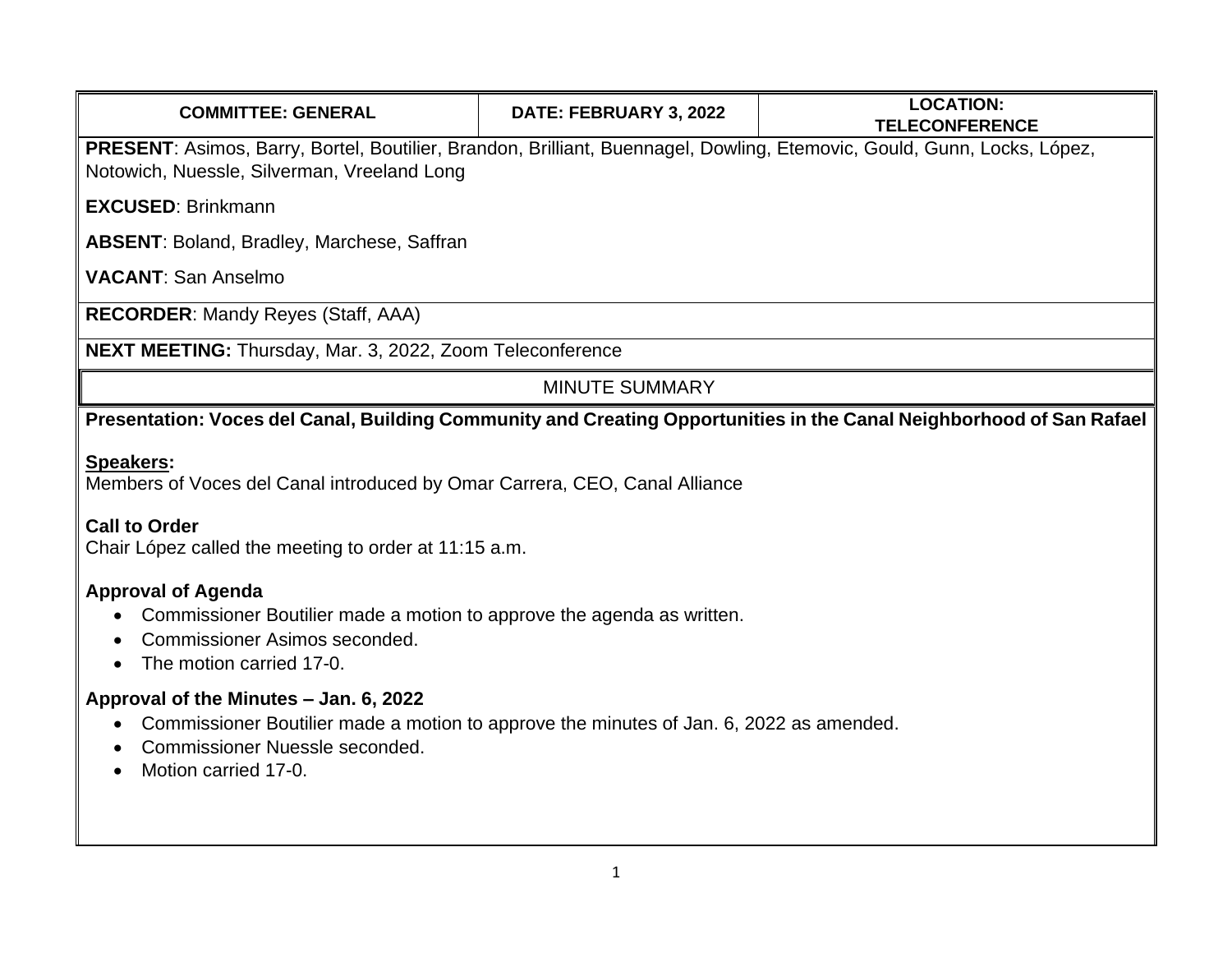#### **Open Time for Public Expression on Matters not on the Agenda:**

Susan Windman, Member of the Public –

Windman expressed concern that there is not enough recognition and support for family caregivers, and more is needed.

## **Announcements:**

Chair López announced the following:

• Commissioner Bortel announced that the Jackson Café at Vivalon has reopened. They are open Monday – Friday and it's \$6 for a meal if you are a member.

# **Aging and Adult Services Report:**

Director Lee Pullen reported on the following:

- There was a great outcome of what the Marin County Commission on Aging (MCCoA) wants to achieve for the year ahead from the retreat held on January 13, 2022.
- American Rescue Plan Act (ARPA) funding will be coming in so a lot of contracts will be going out.
- It's campaign election season for the California Senior Legislature (CSL). Applications will be due March 31, 2022.
- The Area Plan update for the fiscal year 22-23 is in progress. The Public Hearing for the Area Plan update will be held April 4, 2022.
- We are working with the Aging Action Initiative (AAI) to finalize the scope of work for the integrated aging services study. The study is intended to look at the structures, processes and barriers that impact the county's ability and other municipalities' abilities to support the older adults in Marin County.
- Chloe Cook, Unit Supervisor and founder of our Information and Assistance team, will be taking a new position overseeing Health & Human Services' West Marin service center. In the meantime, a recruitment is under way for a new unit supervisor.

# **Aging Action Initiative (AAI) Report:**

Teri Dowling reported on the following:

- AAI is finalizing the ask for the Board of Supervisors this year. The top three issues are housing, social connection and caregiving.
- AAI is working with Collaborative Consulting and the Marin Aging & Disability Institute (MADI) to explore the integration of AAI into MADI.
- The Advocacy Alliance meetings have had two excellent presentations which included the executive director of Marin Center for Independent Living and the director of the county's Behavioral Health Services.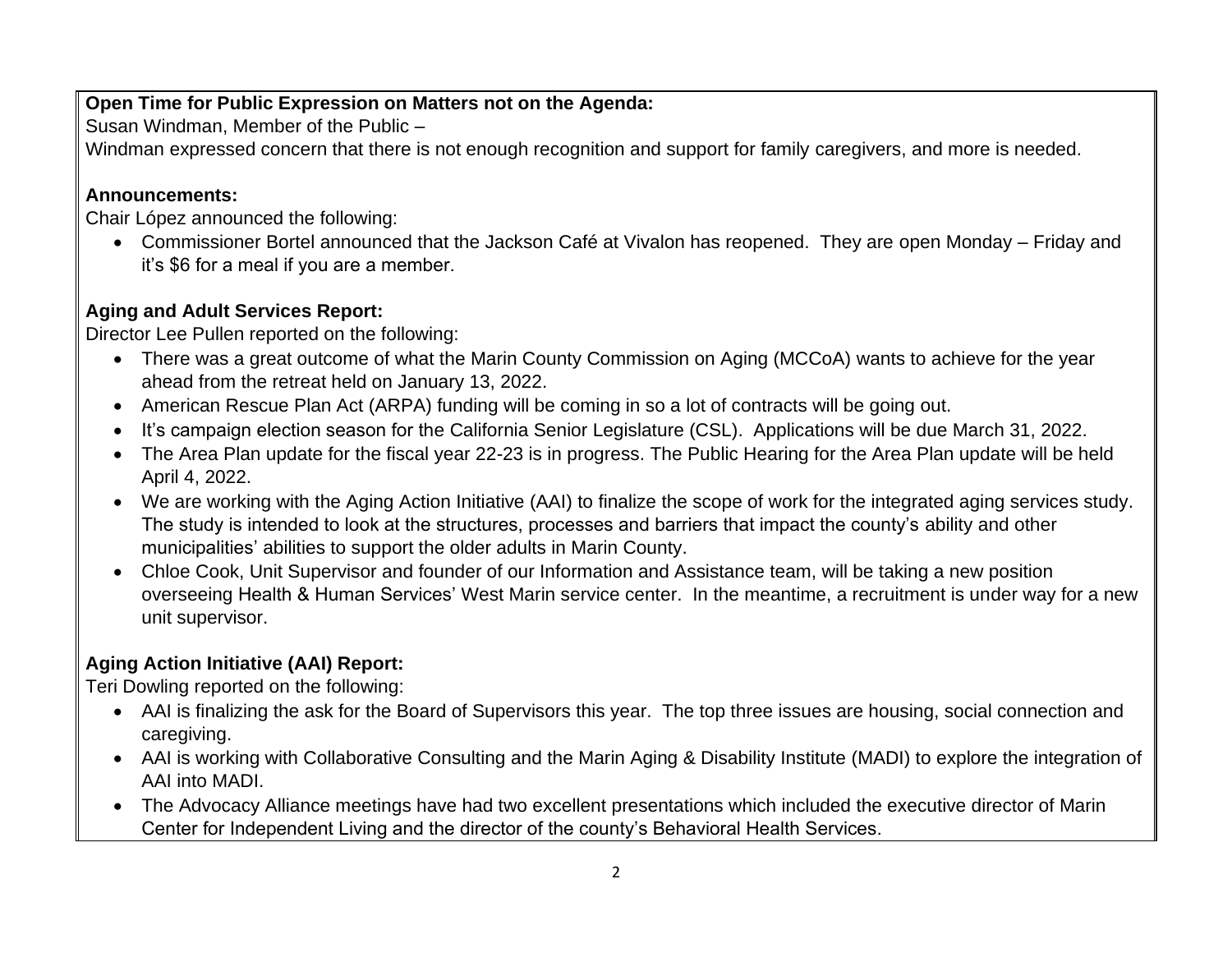- The next Inform & Connect session is Monday, Feb. 7 with Marin Transit.On Feb. 28, the Inform & Connect session will be about the Digital Divide.
- Detect & Connect sessions are offered in the community. If you are interested, please contact AAI if you would like to have a free workshop this spring.

#### **Chair/Vice Chair/Secretary Report:**

#### **Chair Report:**

Chair López reported on the following:

- Wished the commission a happy Lunar New Year.
- Final Report from the MCCoA retreat has been sent to all commissioners and staff.
- The topic of the January Age-Friendly forum was 'Getting Smarter About Getting Older- A Conversation'. The next forum will be Wednesday, February 23, 2022, 10:30 – 11:45 a.m. and is titled 'Employment After 50 in Marin'.
- Housing Action Coalition held a webinar. Here is a link: [What does Progressive Housing Look Like?](https://www.youtube.com/watch?v=tzzaA5kRTTQ&t=446s)
- Justice in Aging has provided their summary in response to Governor Newsom's proposed budget for FY 22-23.
- Commission roster has been revised and sent out.
- The Digital Marin Strategic Plan was accepted by the Marin County Board of Supervisors.
- Othering and Belonging Institute has a series of podcasts with John A. Powell.
- \* A comprehensive Chair's written report is attached as Addendum A.

# **Vice Chair Report:**

Vice Chair Silverman reported on the following:

- Silverman attended the Suicide Prevention Collaborative and recommends attending.
- Men and Boys Team, Marin Prevention and Outreach is looking for more members to attend.
- Some commissioners met with members of the Youth Commission. He hopes the commission can collaborate with them more in the future.
- The Digital Marin's strategic plan is not strong on older adults. Silverman is working on a presentation for the AAI.
- The Bylaws committee of the commission is meeting every week for an hour and going line by line. They are looking for duplication or irrelevancy and updating wording.

## **Secretary Report:**

Secretary Barry reported on the following:

• Please send updates for the MCCOA calendar if you need to.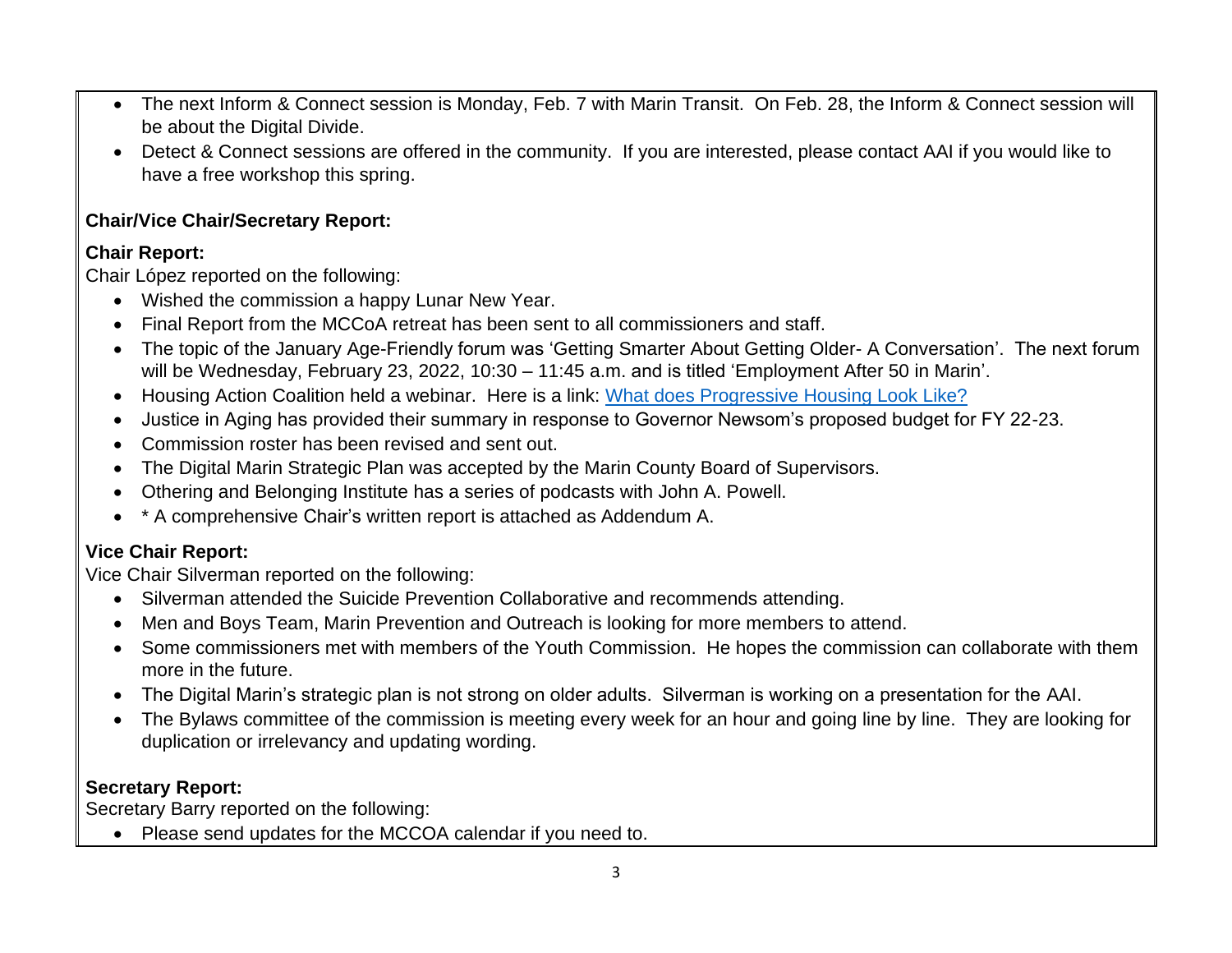• The Communications sub-committee decided communication is really important. It was decided that the highest priority right now is to create a website and possibly a YouTube channel.

#### **Action Item: Approval of Resolution to Continue Online Meetings**

- Discussion: the wording of the resolution should be amended. Chair López made a motion to approve this change. The motion carried 17-0.
- Commissioner Brilliant made a motion to approve the resolution to continue online meetings.
- Commissioner Silverman seconded.
- Votes in favor: 16
- Vote opposed: 1

## **Transportation Report:**

Nancy Geisse, Chief Operating Officer, Vivalon reported on the following:

- Vivalon has changed a lot in the last two years. They are not just transportation. They have developed the eight-week Healthy Aging program, launched a social in-home visiting program called 'Care and Connections', and launched two new programs to help with the Digital Divide.
- The Marin Transit paratransit contract has moved from Vivalon to Transdev as of Tuesday. Despite this, the Vivalon transportation department is robust and includes the following:
	- o Shuttles for a half dozen organizations/companies
	- o Routes for the Golden Gate Regional Center
	- o School transportation for Miller Creek School District
	- $\circ$  Emergency transportation for the county
	- o Charters for special events
	- o Medical transportation
	- o A Lyft program to make Lyft accessible for older adults through provider partners
	- o CarePool, a volunteer program that does free rides to medical appointments and grocery stores
- Vivalon's transportation department also does more than rides:
	- o Maintenance for outside fleets and call center services for other organizations
	- o Transportation planning consulting
	- o A workforce development driver training program is in progress

## **Commissioner Updates (Commissioners appointed by the Board of Supervisors):**

Asimos/ López (District 1):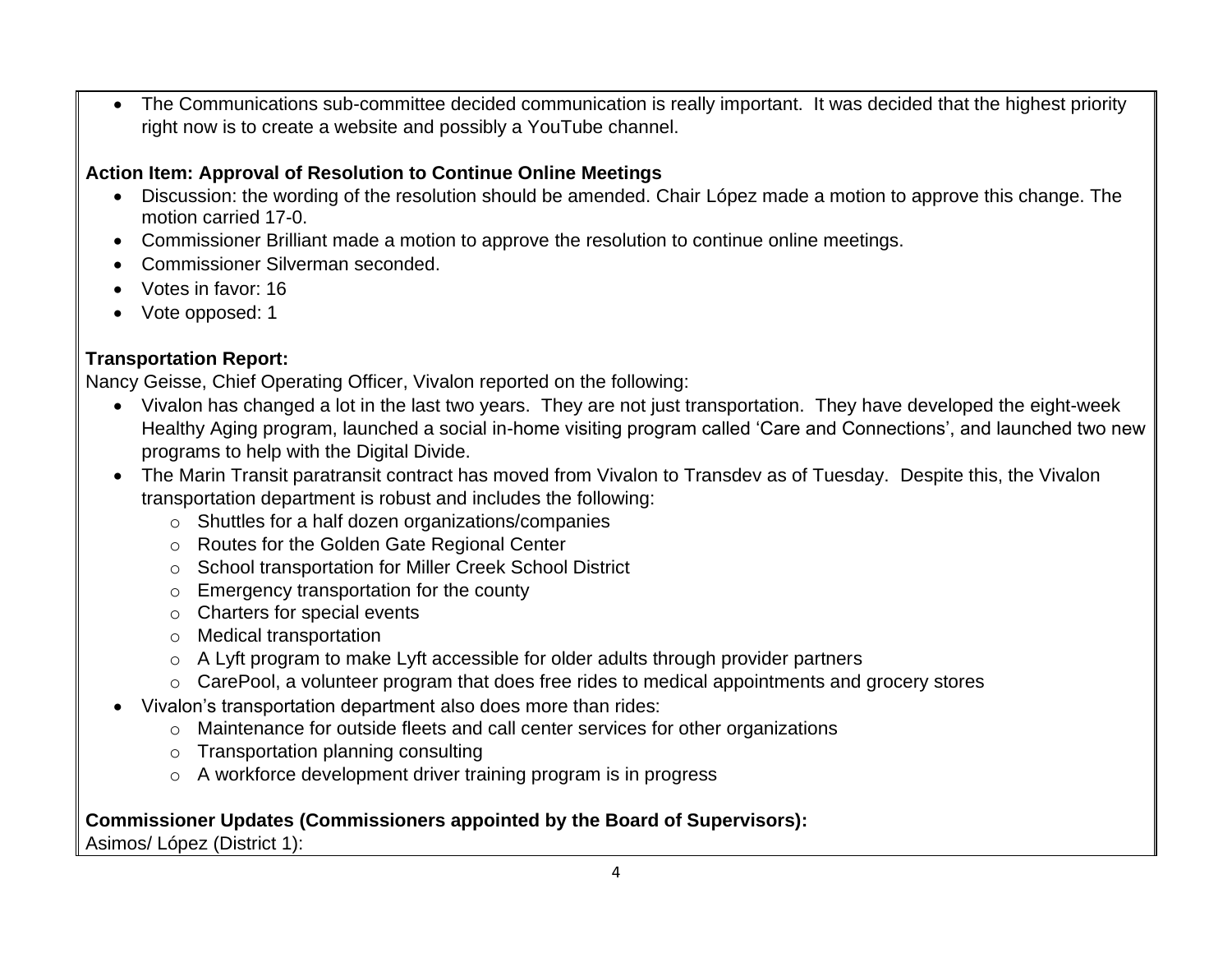Commissioner Asimos reported on the following:

• At the Jan. 25 Board of Supervisors (BOS) meeting, a resolution of commendations was approved. Commissioner Locks was highlighted for her exemplary services.

Commissioner López reported on the following:

- **Budget and Fiscal Responsibility** On Jan. 4, the BOS reaffirmed the county's budget priorities: affordable housing, homelessness, racial equality, climate change, sea-level rise, disaster preparedness, and county infrastructure. The Board also published it 2022 Federal and State Legislative Programs and Policy Guidelines.
- **Natural Environment and Climate Change** In December, the BOS allocated \$4 million toward climate mitigation and adaptation efforts throughout the country.
- **Equity** The BOS allocated \$% million in American Rescue Plan funds to support internal and external equity initiatives, \$2.5 million is set aside for department-initiated equity projects that impact outcome in low-income communities. The other \$2.5 million will go to community-initiated projects through a participatory budgeting process.
- **Affordable Housing and Regional Housing Needs Allocation** Community members are encouraged to attend meetings regarding the work that is being done to update the County's Regional Plan:
	- o District 1 Marinwood/Lucas Valley Meeting, Thursday, February 10, 2022, 6:00 7:00 p.m. to learn about housing sites under consideration throughout the unincorporated County, including the Marinwood/Lucas Valley communities.
	- o District 1 Los Rachitos/Santa Venetia Meeting, Tuesday, February 15, 2022, 6:00 7:00 p.m. to learn about housing sites under consideration throughout the unincorporated County, including Santa Venetia and Los Ranchitos communities.
- **Addressing Homelessness -** Since 2017, 427 people have been housed and 94% of them remain housed. Since 2016, the County had double the supply of supportive housing to 629 units.
- **Efficient and Effective Transportation -** Significant one-time federal funding will be available for transportation in 2022. A resolution in support of seamless regional transportation will be brough to the BOS soon.

Notowich/Nuessle (District 2):

Commissioner Nuessle reported on the following:

- She has been going to a lot of housing element meetings and attended the Advocacy Alliance meeting and heard from Dr. Jai Africa about Behavioral Health Services.
- Commissioners Notowich and Nuessle met about how best to share District 2 responsibilities.
- Brian Colbert, mayor of San Anselmo, and Nuessle are working together to fill the vacancy on the Commission on Aging for the town of San Anselmo.

Commissioner Notowich reported on the following: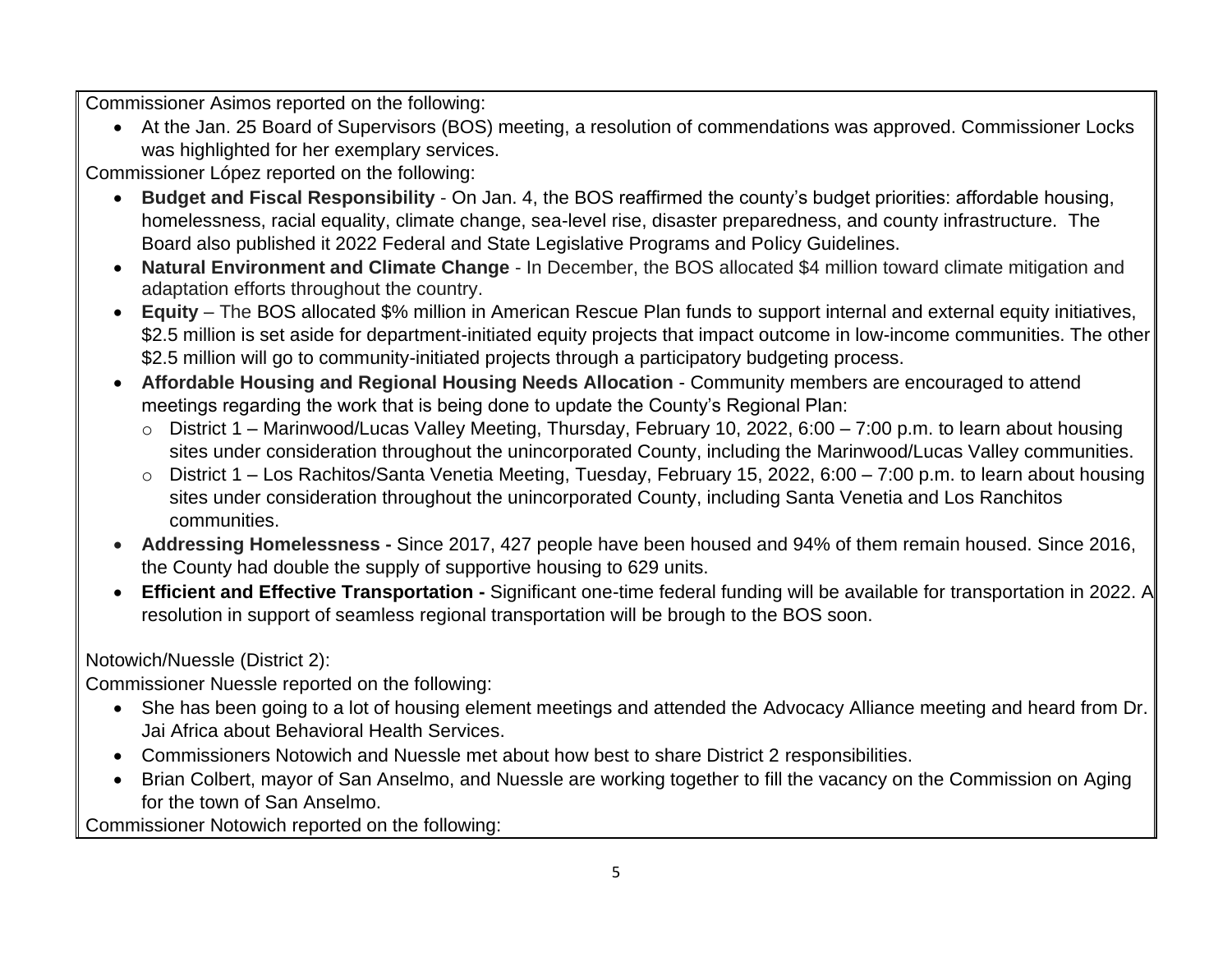- Ross Age Friendly is meeting monthly. They are working on a joint program with Marin Center for Independent Living.
- The city of Larkspur has a link on their website to promote the MCCOA.

Brandon/Silverman (District 3):

Commissioner Brandon reported on the following:

- There have been a few articles in the Marin IJ that are relevant to what's happening in District 3 such as rebuilding the Marin City Community Center and opening a service center in Marin City.
- Commissioners Silverman and Brandon will be meeting with District 3 Supervisor Stephanie Moulton-Peters on Feb. 21 to discuss these developments and promoting the inclusion of age - friendly activities as a priority in upcoming programs.
- The community development agency is holding monthly meetings called 'Community Conversations' with several other departments and community members.

Etemovic/Marchese (District 4):

Commissioner Etemovic reported on the following:

- She met with Supervisor Rodoni to discuss her work on the commission and issues related to older adults in West Marin. One is how to distribute information on how to apply for funds from Marin Wildfire Prevention Authority for home hardening and fire preparedness. The other issue is with Marin Transit and how to solve West Marin transportation issues.
- She will be participating in Marin Housing Element meetings in West Marin.

Barry/Gunn (District 5):

Commissioner Gunn reported on the following:

• Housing Planners of the County of Marin published a list of possible sites in the unincorporated areas of District 5 for potential residency for low- and moderate-income families to be developed over the next 10 years.

# **Committee/Reports & Chairs:**

Executive Committee: Diana López

• If you have something you want to propose for the May forum, please send it in by Feb. 21. The proposals will be discussed at the next meeting and how to move forward.

Health and Nutrition: Jasmina Etemovic:

• The committee is looking at how they can do more on projects related to nutrition.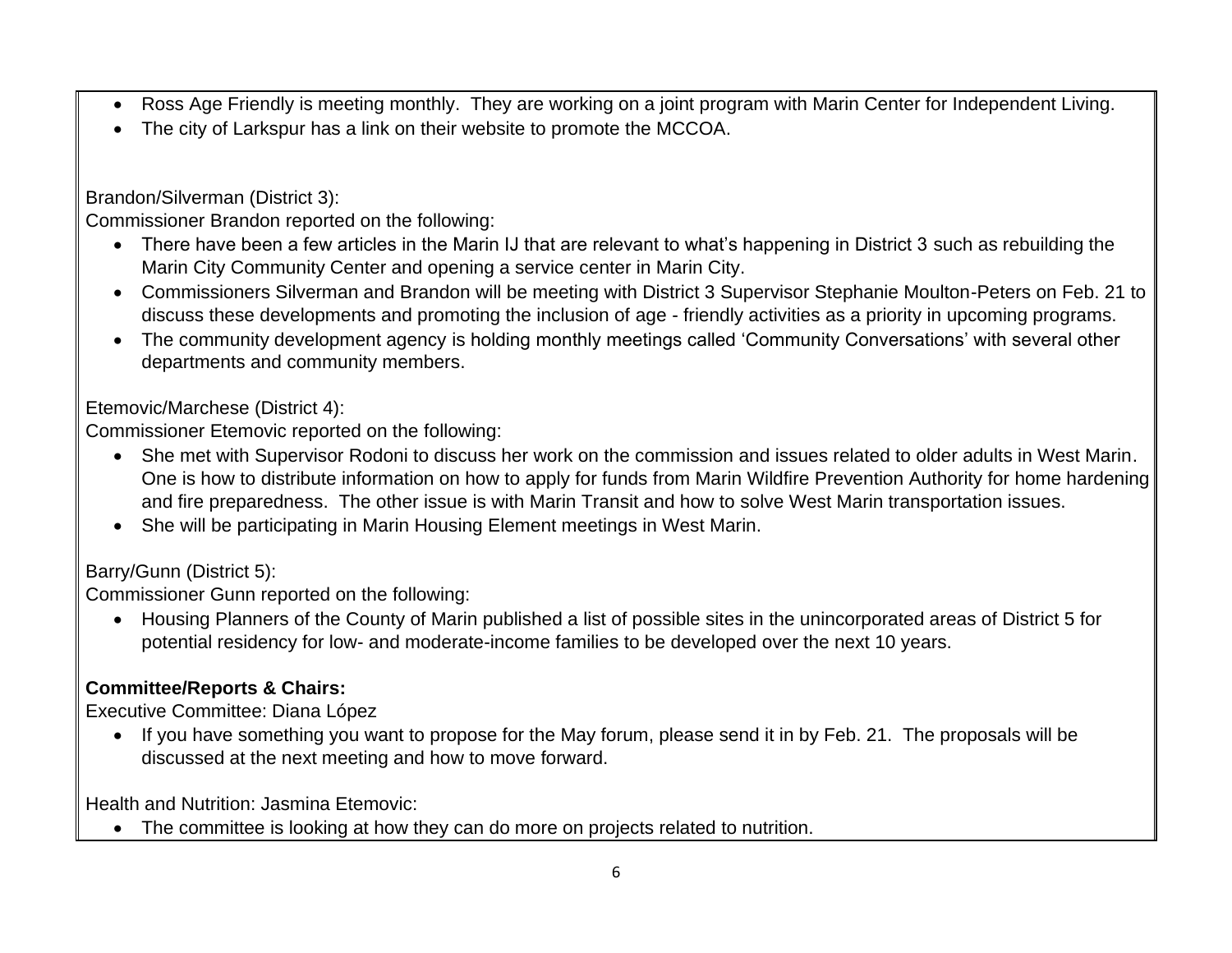- Upcoming meeting is Feb. 21. The presentation is on living with Alzheimer's and Dementia.
- The March 21 will have a presentation on caregiving issues by the Caregiving Coalition of Marin.

Housing and Transportation: Sylvia Barry

- At the last meeting, Li Zhang of Transportation Authority of Marin gave a presentation on what they do.
- There will be an educational housing meeting with the county Planning and Development at the next committee meeting.

Legislative: Lisa Brinkmann None

California Senior Legislature (CSL): Allan Bortel/Lisa Brinkmann

Commissioner Bortel reported on the following:

- Dates are being looked at for the annual CSL Rally. It will be virtual.
- Commissioners Bortel and Brinkmann met with Assemblymember Marc Levine's staff to expose members to the Legislative committee's 10 proposals for this year.

Planning: Diana López for Girija Brilliant

• At the last meeting they discussed changes for the committee. They drafted a summary of how they see the role of the committee and sent it to Lee Pullen and Chair López.

Equity, Outreach and Advocacy (EOC): Wendy Nuessle

- Linda Jackson from Aging Action Initiative (AAI) presented on advocating for housing for older adults in Marin.
- The Advocacy sub-committee meeting held a discussion on how they can work together with AAI to advocate for housing and social connections.
- Nuessle met with Jenay Cottrell and Sara Robinson to talk about Age Forward plan and how the committee will work together.
- On Feb. 17 is the Ally Update and Advocacy Collaboration meeting. The flyer will be coming out soon.

#### **Age-Friendly Update:**

Jody Timms reported: